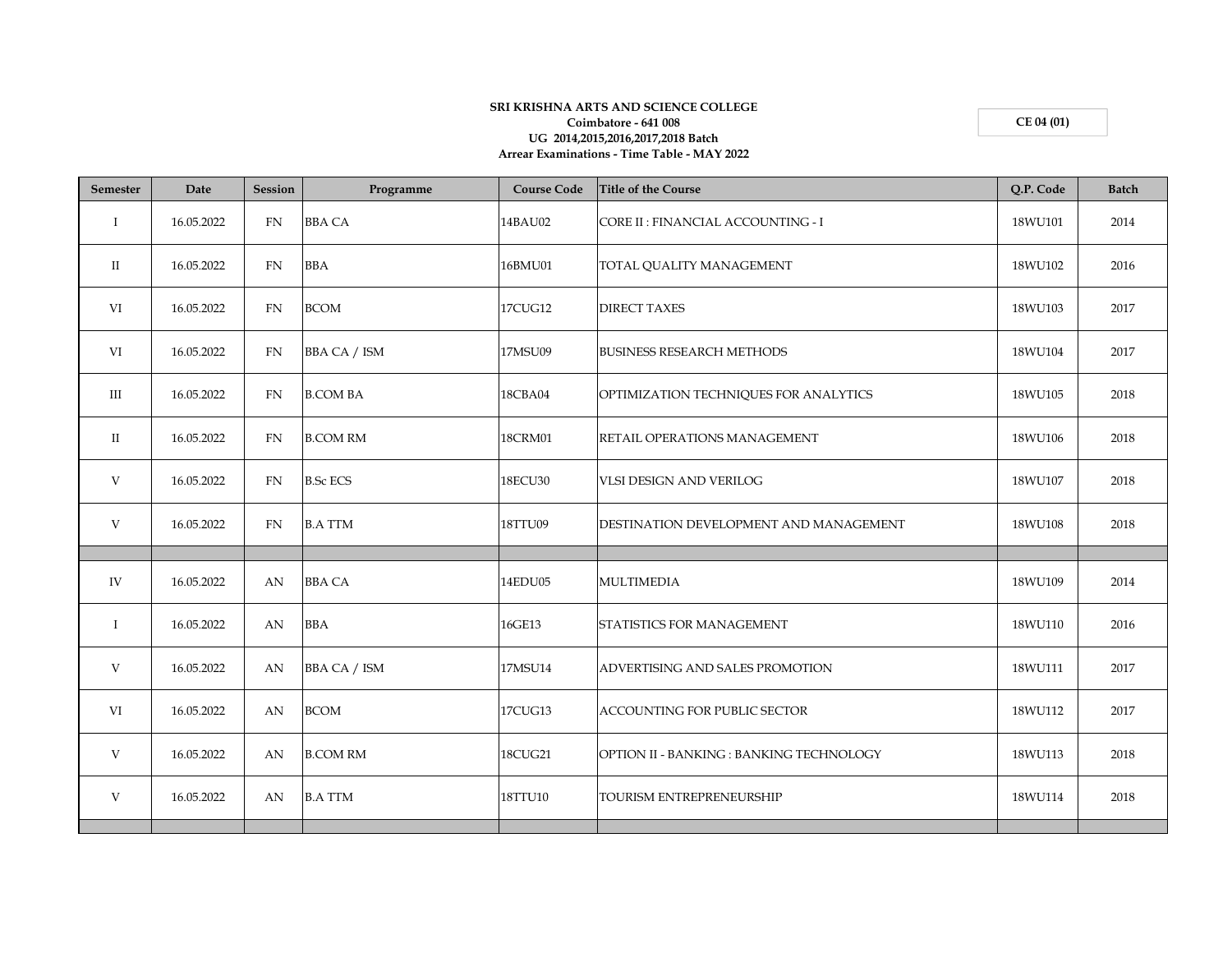| <b>Semester</b> | Date       | <b>Session</b> | Programme           | <b>Course Code</b> | Title of the Course                     | Q.P. Code | <b>Batch</b> |
|-----------------|------------|----------------|---------------------|--------------------|-----------------------------------------|-----------|--------------|
| Ι               | 17.05.2022 | FN             | <b>BBA CA</b>       | 14IDU06            | IDC I: STATISTICS FOR MANAGEMENT        | 18WU115   | 2014         |
| VI              | 17.05.2022 | FN             | <b>BBA CA / ISM</b> | 17BMU05            | <b>BUSINESS STRATEGY</b>                | 18WU116   | 2017         |
| VI              | 17.05.2022 | FN             | <b>BCOM</b>         | <b>17CUG28</b>     | BANKING THEORY LAW & PRACTICE 4         | 18WU117   | 2017         |
| V               | 17.05.2022 | FN             | <b>B.A TTM</b>      | 18TTU11            | <b>CUSTOMER RELATIONSHIP MANAGEMENT</b> | 18WU118   | 2018         |
|                 |            |                |                     |                    |                                         |           |              |
| VI              | 17.05.2022 | AN             | <b>BCOM</b>         | 17CUG31            | FINANCIAL REPORTING SYSTEM              | 18WU119   | 2017         |
| V               | 17.05.2022 | AN             | <b>B.A TTM</b>      | 18TTU12            | <b>BUSINESS TOURISM</b>                 | 18WU120   | 2018         |
|                 |            |                |                     |                    |                                         |           |              |
| VI              | 18.05.2022 | FN             | <b>BCOM</b>         | 17CUG33            | <b>FINANCIAL SERVICES</b>               | 18WU121   | 2017         |
| V               | 18.05.2022 | FN             | <b>B.A TTM</b>      | 18TTU13            | <b>TOURISM MARKETING</b>                | 18WU122   | 2018         |
|                 |            |                |                     |                    |                                         |           |              |

**FN AN 10:00 AM - 01:00 PM 02:00 PM - 05:00 PM**

**DATE: 28.04.2022**

**CONTROLLER OF EXAMINATIONS PRINCIPAL**